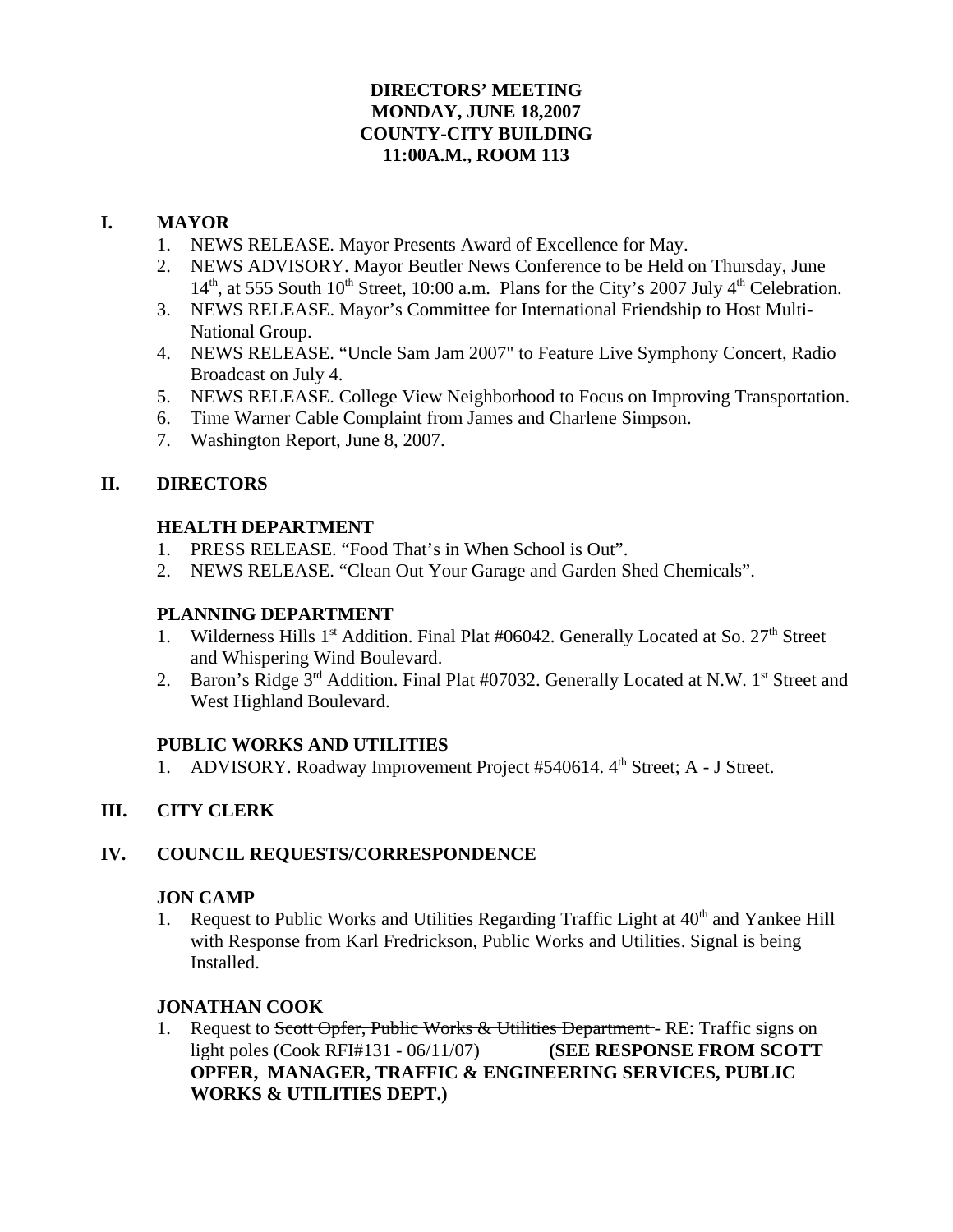# **DOUG EMERY**

 1. Request to Karl Fredrickson, Public Works & Utilities Director - RE: Stop Signs - Eastridge Elementary School (Emery RFI#1 - 05/21/07)

# **V. MISCELLANEOUS**

1. Letter from Malcolm Weinert. Miniature Golf Course Needed.

W:\FILES\CITYCOUN\WP\da061807.wpd/mmm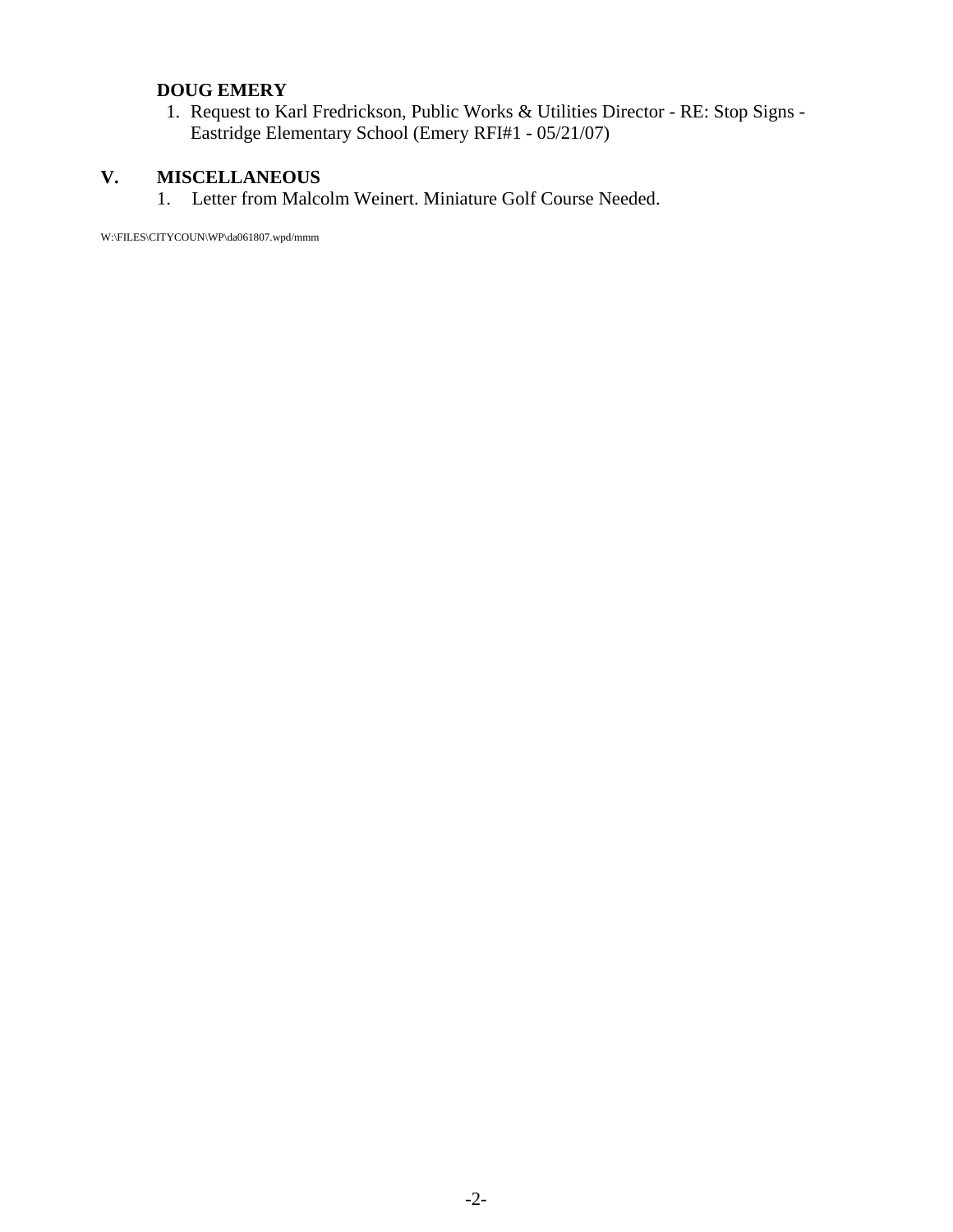### **DIRECTORS' MEETING MINUTES MONDAY, JUNE 18,2007 11:00 A.M. COUNTY/CITY BUILDING CONFERENCE ROOM 113**

**Council Members Present:** Dan Marvin, Chair; Robin Eschliman, Vice-Chair; Jon Camp**,** Jonathan Cook, Doug Emery, John Spatz, Ken Svoboda.

**Others Present:** Mayor Chris Beutler, Rick Hoppe, Trish Owen, Ann Harrell, Mark Bowen, Lin Quenzer, Darl Naumann, Mayor's Office; City Clerk Joan Ross; Dana Roper, City Attorney; Directors and Department Heads; Tammy Grammer, City Council Staff; Deena Winter, Lincoln Journal Star Representative; and Coby Mach, LIBA.

Meeting convened at 11:04 a.m.

Location Announcement of the Nebraska Open Meetings Act: A Copy of the Nebraska Open Meetings Act is Located on the Wall at the Rear of this Room.

#### **I. MAYOR -**

Mayor Chris Beutler called on Directors. Don Herz (Finance Director) gave an update on the GO Stormwater bonds. Mr. Herz stated as they typically do, they had an internet auction last Wednesday, June  $13<sup>th</sup>$  and he wanted to report the results. The low bidder was 'Prager, Sealey & Company' and the true internet cost which includes everything is 4.56%. That's about ten basis points higher than when they first started the process, but as you are aware, interest rates have risen during the past several weeks. Actually, the 4.56% is a good interest rate fee. The first annual debt service is \$630,000 which is about \$20,000 less than we had budgeted. The firm that was a low bidder is 'Prager, Sealey & Company', which is a smaller firm with offices in New York and San Franciso. The bond is a 20 year bond.

David Landis (Urban Development Director) stated this afternoon we will be asking for authority to sale the Triplets at appraisal value or above. We have affirm offer on one of the three, we have a contact with the second one for a buyer who has a dole deal to make use of the handicap access the uniqueness of that facility. We are some place between 88% and 98% on all three of them, the 98% is the one that's about to be to sold. We can do the Triplets separately for individual actions, he packaged them in a way to say if they were at or above the appraisal they might authorize the sale, if Council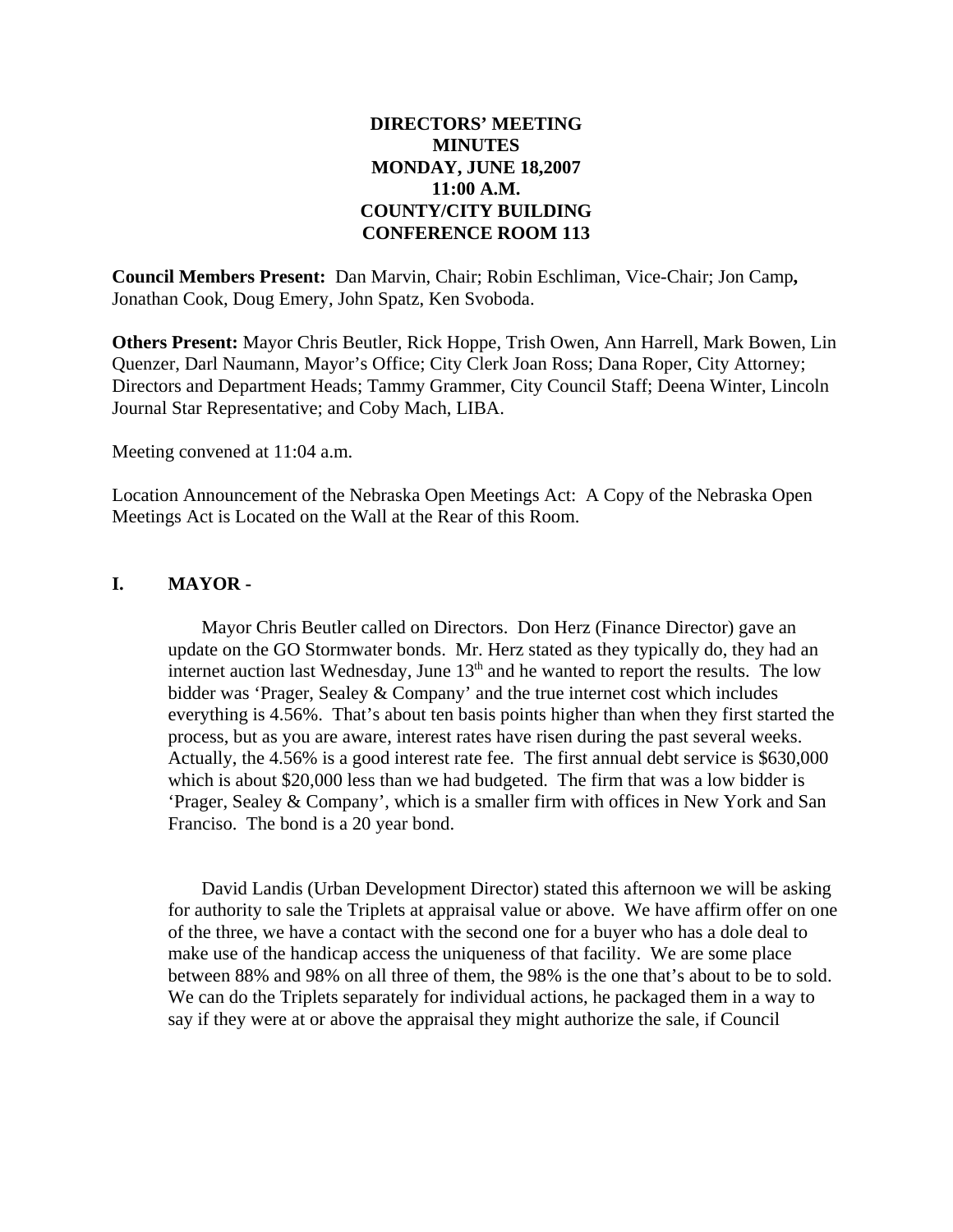chooses not to do it that's fine, but that's the way the motion will be for Council today. It looks like we will be at or above the appraisal for all three of the items, and he will explain the financing of the operations this afternoon. *[#8, 07-95, Approving the sale of the three City owned properties (the Triplets) located at 1425, 1437, and 1441 N. 15th Street for appraised values or above.]* 

On the Antelope Valley question, we are interested in pursuing design standards so that we get the exact kinds of quality of development that we want the area to maximize the term. The folks who did the downtown work recently, George Crandall and Don Arambula, have expressed interest in moving their attentions over to the Antelope Valley doing the design standards and the research corridor master plan. The terms and amounts have been exchanged in which they are willing to meet the parameter that we were interested in which is in the existing City budget for it. It has already been put aside and some contribution from (inaudible) and Amy had about a six month parameter for getting the work done so we can move quickly but at the same kind of high standard of the developer. So, those conversations are such that they're willing to do the work and we would have the discretion to be able to offer (inaudible) and that's what we would like to do. We'd like the firm to have a long history and positive reaction, he thinks for the business community and they're ready to do the work at budget within the time frame.

Ms. Eschliman commented you mentioned about the triplets that one of the houses is handicap accessible but aren't they a two story house. Mr. Landis replied there's a ramp on one of the houses. In fact, he would be happy to show them some pictures of the home and he showed Council pictures of the house with the handicap accessible. Mr. Svoboda asked have we gotten any more closer to a final cost on at least the one if not all three of them? Do we have bids coming in? Mr. Landis replied right now we are working on the total because they are budget items but what's happened is the initial Capital Improvement budget was \$660,000 for all three. The draw down that we've asked for from the Mayor's Office was \$630,000, we anticipate that we will be slightly above the \$630,000 and under the \$660,000. Right now, we are having expenditure of \$543,000 against that \$630,000. However, remember one of them is about 80% done, one's about 98% done, and one about 90% done which means that we are going to have some more expenditure for it. But, our best guess below the CIP and slightly above the limit draw that we passed to the Mayor. Mayor Beutler commented he can't tell them how exciting he is getting about Antelope Valley. Things are starting to move very rapidly, not things that he can talk about right now. But, he would say that he's concerned that the design standards will not be in place soon enough even at six months to deal with one or two or three projects that may come forward. So, we will try to deal with them on a one by one basis anticipating that we would like this area to be a level above and part of something special in the city so we may be coming to you asking for advise on some of these projects.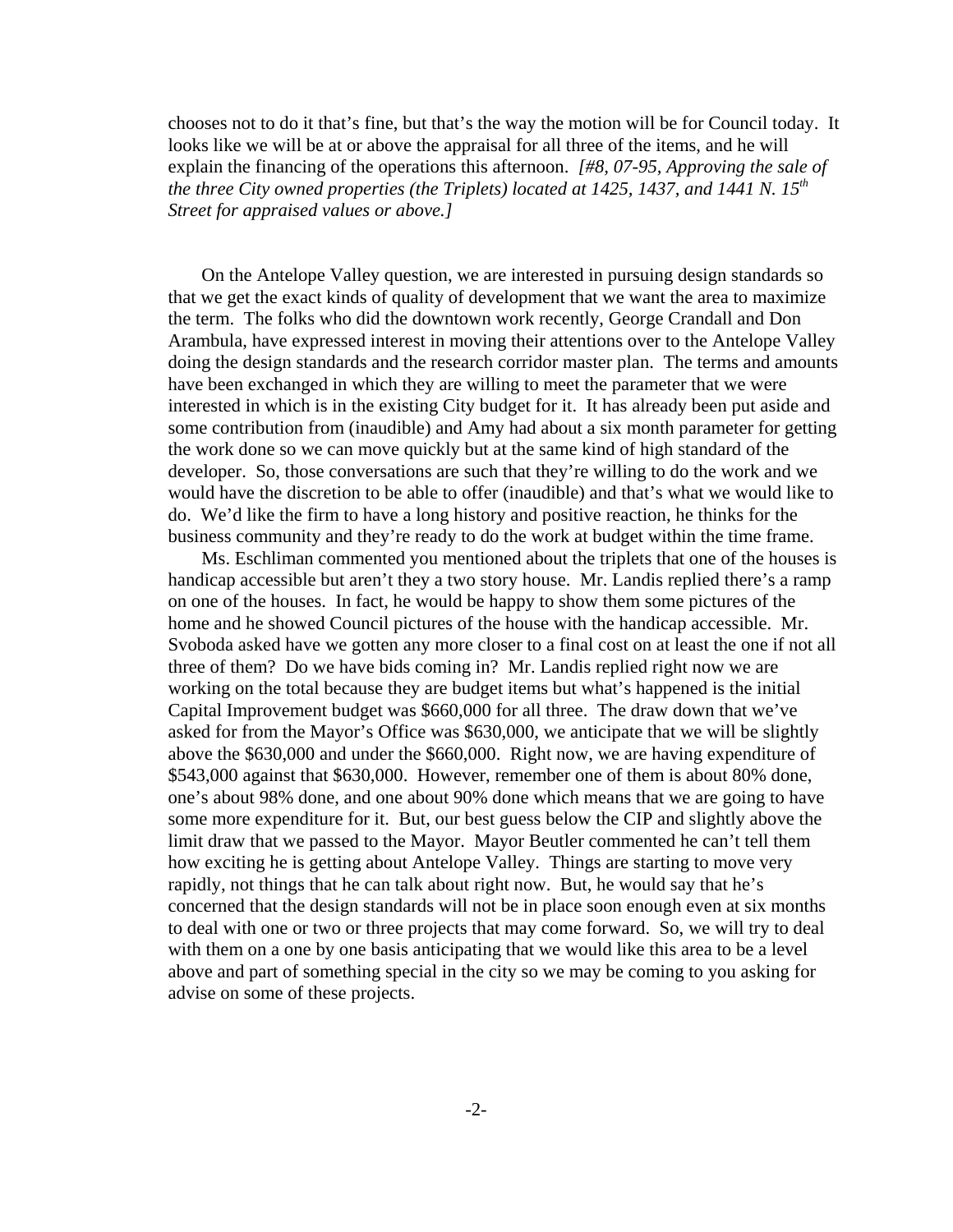Mayor Beutler commented he wanted to ask Fire Chief Dan Wright to talk about one of the fire code provisions that Council may be hearing about from constituents or have already heard from constituents about it.

Fire Chief Dan Wright commented Doug (Emery) this is also in response to your email regarding the gas grills. We have had some comments and concerns regarding grilling on apartment balconies and those kinds of things, in 2001 some of you may have recalled or got involved with this. The international fire code that we adopted prohibits those kinds of appliances on apartment complexes of the building and that kind of activity. It's really based upon a variety of reasons and that is those kinds of occupancies have lots and lots of people involved and many of them who are not insured and also those structures costs lots of money. So by a protection stand point and those fires can be very difficult to get enough resources on and not only deal with evacuation and those kind of things. So, there's a lot of good reasons for it, we've had over the years two significant fires, one was in the mid to late 80's at  $27<sup>th</sup>$  & Old Cheney sustained significant loss of about one million dollars, and then about two years ago we had a significant fire again with about one million dollars or maybe more. This is really managed by the Bureau of Fire Prevention in the Building & Safety area and Chief Bill Moody has been the one who in the last week or so has been working with a variety of people in trying to answer questions and trying to inform the community on why that is. The enforcement of this code is really based upon complaints or inspections. We have one inspector throughout the city that actually does apartments and there is over 2,800 apartment buildings in this community. It's a good fire code, he understands that many people don't understand why it exists but it really is a good code for protection of a structure and those kind of things. Mr. Svoboda stated now that we are at the beginning of the grill season could we do it again City wide announcement or public address to all of those individuals so they know it is illegal every where. Fire Chief Wright stated he thinks a letter was sent. Chuck Zimmerman (Building & Safety Dept.) stated the Fire Prevention Bureau has been sending out notices to the different management companies, some of them are choosing to enforce it and some are not. Mr. Svoboda commented could we possibly do a more generous public address of the issue so that it goes out not just to the apartment owners or the managers but to the tenants as well. Mr. Zimmerman stated there's a lot of news media attention on this, Bill (Moody) did a radio interview this morning and he's doing a television interview later on today. Mayor Beutler asked what is the penalty for a violation? Mr. Zimmerman responded he's sure it is a misdemeanor but he's not sure what class it is and the violation is on the tenant or the occupant, it's not on the apartment owner. Fire Chief Wright stated most of the time at least when we deal with those types of violations we usually try to work with the constituents and give them an opportunity to correct the problem without directly going through a violation. If they refuse or they don't want to correct the problem that's when we order the Bureau of Fire Prevention to take it to the next level which would be some sort of issuing a citation but usually we try to work with them first. Mr. Zimmerman commented it's rare that becomes a problem, he means the inspector that's handling this has less of one percent of the time do they have to go to the full length of the process of the law.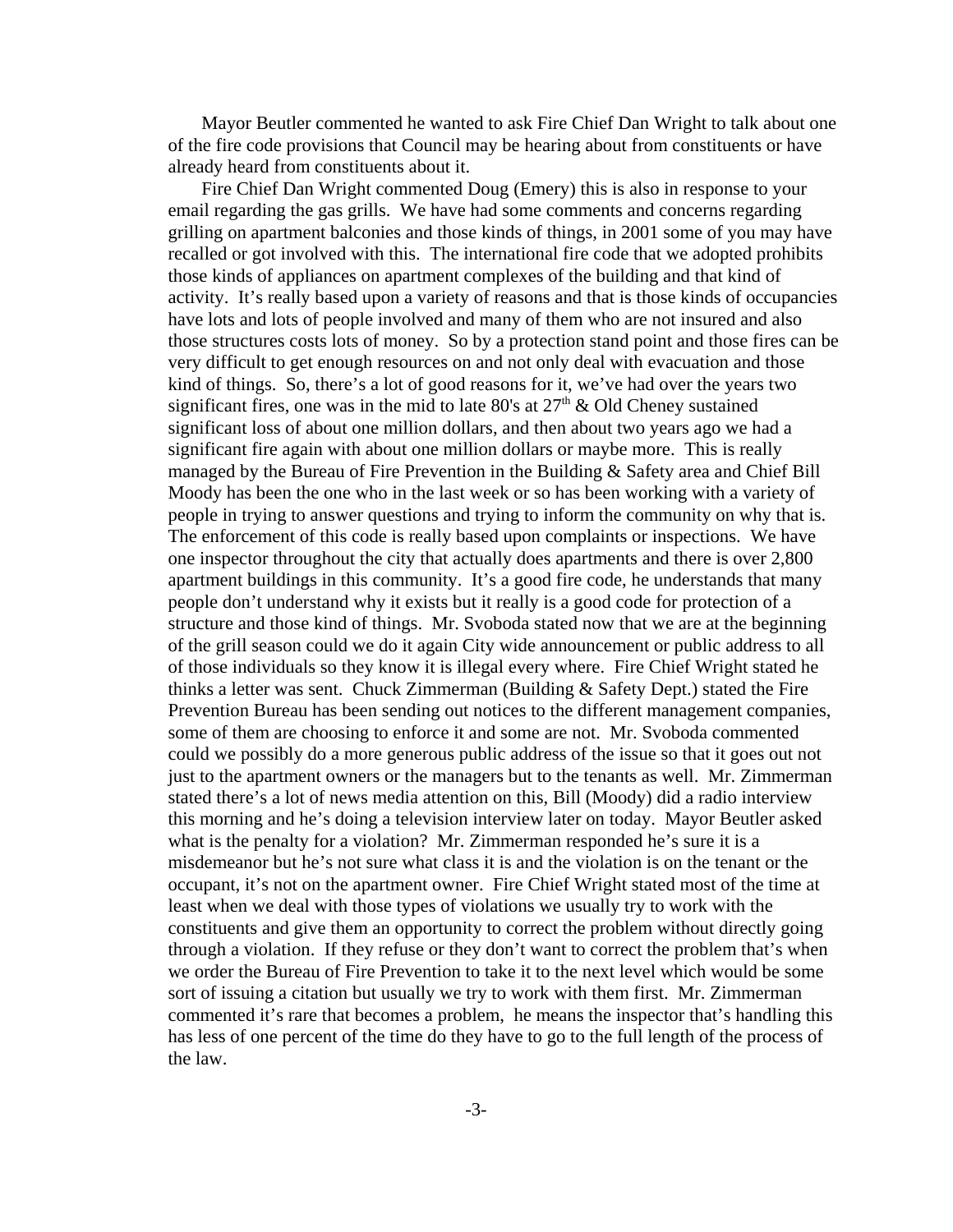- 1. NEWS RELEASE RE: Mayor Presents Award of Excellence for May. NO **COMMENTS**
- 2. NEWS ADVISORY RE: Mayor Beutler News Conference on 06/14/07 at 10:00 a.m. - Plans for the City's 2007 July 4<sup>th</sup> Celebration. — NO COMMENTS
- 3. NEWS RELEASE RE: Mayor's Committee for International Friendship to Host Multi-National Group. — NO COMMENTS
- 4. NEWS RELEASE RE: "Uncle Sam Jam 2007" to Feature Live Symphony Concert, Radio Broadcast on July 4. — NO COMMENTS
- 5. NEWS RELEASE RE: College View Neighborhood to Focus on Improving Transportation. — NO COMMENTS
- 6. Time Warner Cable Complaint from James and Charlene Simpson. NO **COMMENTS**
- 7. Washington Report, June 8, 2007. NO COMMENTS

### **II. DIRECTORS -**

#### **HEALTH -**

- 1. NEWS RELEASE RE: "Food That's in When School is Out". NO **COMMENTS**
- 2. NEWS RELEASE RE: "Clean Out Your Garage and Garden Shed Chemicals". NO COMMENTS

### **PLANNING -**

- 1. Wilderness Hills  $1<sup>st</sup>$  Addition, Final Plat #06042 Generally located at S.  $27<sup>th</sup>$  Street and Whispering Wind Boulevard. — NO COMMENTS
- 2. Baron's Ridge  $3^{rd}$  Addition, Final Plat #07032 Generally located at N.W. 1st Street and W. Highland Boulevard. — NO COMMENTS

#### **PUBLIC WORKS & UTILITIES -**

1. ADVISORY - RE: Roadway Improvement Project #540614 - 4<sup>th</sup> Street; A - J Street. — NO COMMENTS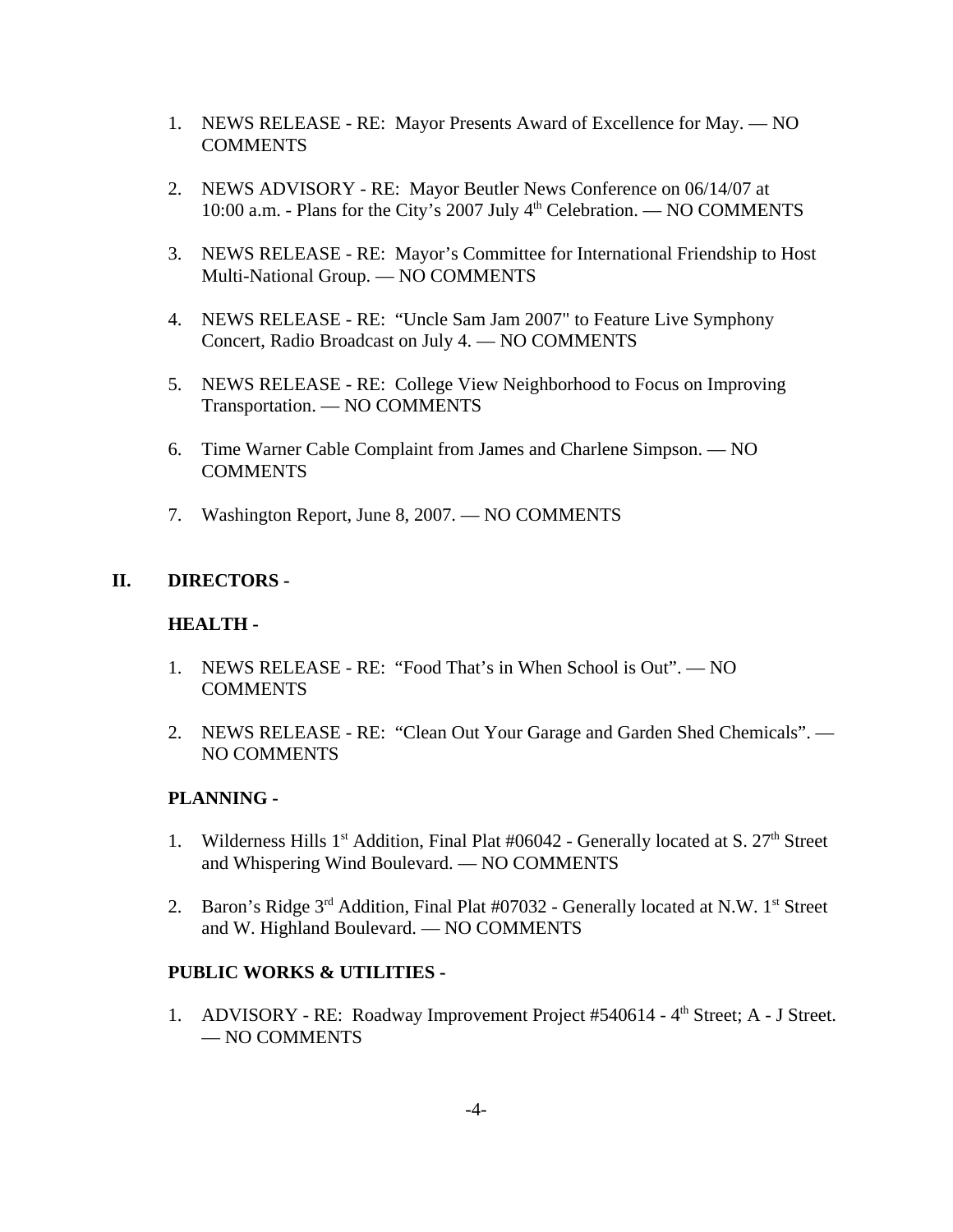### **III. CITY CLERK -**

City Clerk Joan Ross stated on their Agenda today, Items 3 & 4 will be called together. *[#3, Application of Super Target Liquor of Nebraska, Inc. dba Target Store T-*2303 for a Class DK liquor license at 8201 S. 40<sup>th</sup> Street.; and #4, Manager application *of Scott Hansen for Super Target Liquor of Nebraska, Inc. dba Target Store T-2303 at 8201 S. 40th Street.]* 

Reminder for Item 11, you have a Motion-To-Amend which would be the substitute agreement. [*#11, 07R-119, Approving the Development and Conditional Zoning Agreement between the City and Hidden Valley Estates LLC relating to the development of property generally located at S. 112th Street and Pine Lake Road.]* 

Mr. Marvin stated regarding Item 28 do we have a change on the R-3 zone has that ever come through. City Clerk Joan Ross commented she does not have anything. Mr. Marvin commented Robin (Eschliman) is there an amendment to change the zoning district from R-4 to R-3 rather than R-6. Ms. Eschliman replied yes, she requested that of the Law Department. Mr. Marvin asked if the amendment is being done? Someone answered yes. Mr. Marvin noted okay, so there will be an amendment for Item 28. *[#28, 07-90, Change of Zone 07019 - Application of College View Seventh-Day Adventist Church for a change of zone from R-4 Residential District* to R-6 Residential District on property generally located at S. 49<sup>th</sup> Street and Lowell Avenue.]

#### **IV. COUNCIL REQUESTS/CORRESPONDENCE** -

#### **JON CAMP -** NO COMMENTS

1. Request to Public Works & Utilities - RE: Traffic Light at  $40<sup>th</sup>$  and Yankee Hill with Response from Karl Fredrickson, Public Works & Utilities - Signal is being Installed. — NO COMMENTS

#### **JONATHAN COOK -** NO COMMENTS

1. Request to Scott Opfer, Public Works & Utilities Department - RE: Traffic signs on light poles (Cook RFI#131 - 06/11/07). — **1.) SEE RESPONSE FROM SCOTT OPFER, TRAFFIC & ENGINEERING SERVICES, PUBLIC WORKS & UTILITIES DEPT.). —** NO COMMENTS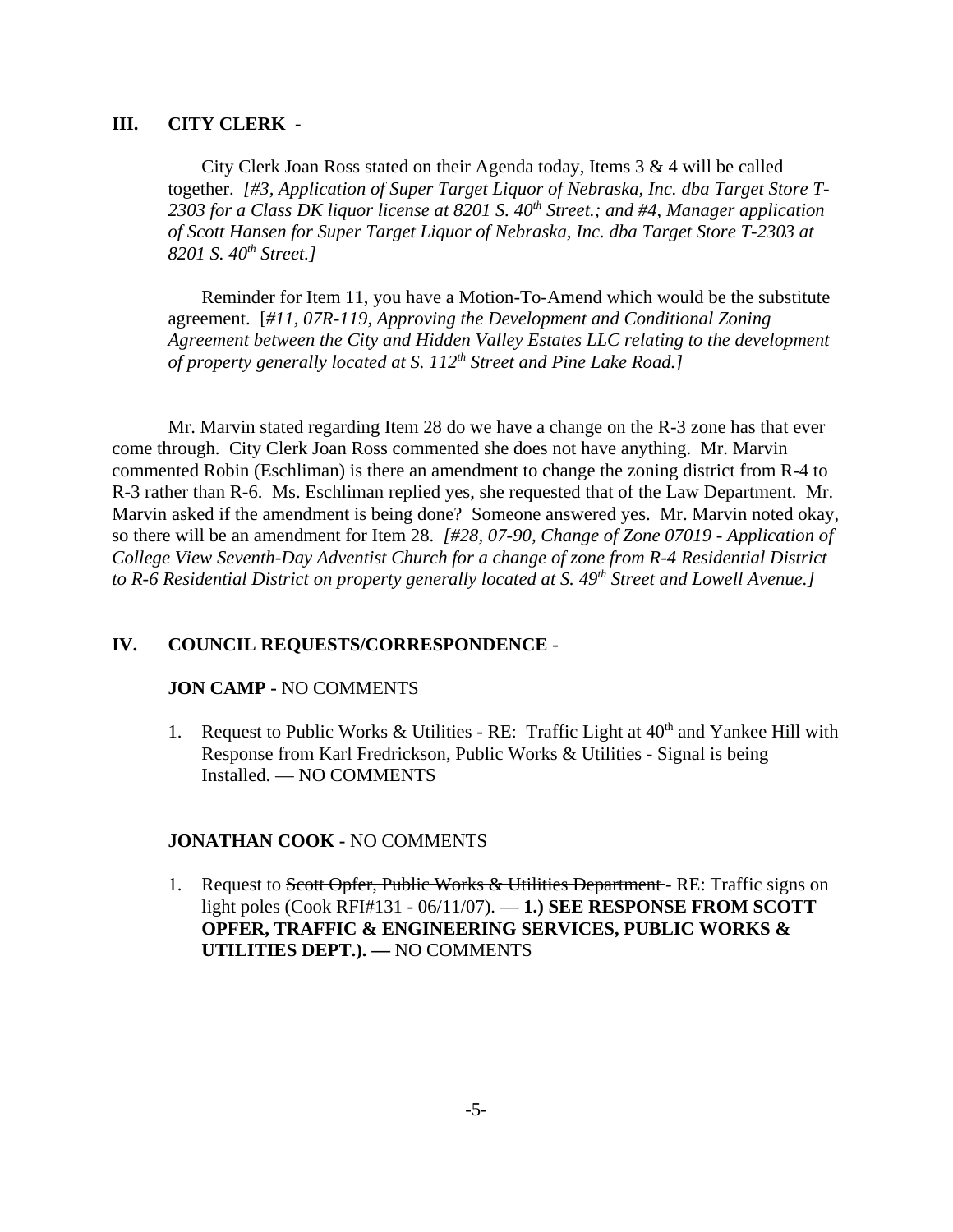#### **DOUG EMERY -** NO COMMENTS

1. Request to Karl Fredrickson, Public Works & Utilities Director - RE: Stop Signs - Eastridge Elementary School (Emery RFI#1 - 05/21/07). — NO COMMENTS

#### **ROBIN ESCHLIMAN -** NO COMMENTS

#### **JOHN SPATZ -** NO COMMENTS

#### **KEN SVOBODA -** NO COMMENTS

#### **DAN MARVIN -**

Mr. Marvin commented regarding Item 22, Marvin (Krout) in speaking of conditional zoning this item is on  $1<sup>st</sup>$  Reading. Do you have any agreement with the developer on that to put restrictions on this zone which is R-6 to B-4. Mr. Krout replied at this point the applicant has not agreed to a development agreement. The applicant is asking for the zoning without any development agreement and asked to be scheduled and so he has been scheduled. There is also going to be further discussions between the applicant and the Administration this week. *[#22, 07-97, Change of Zone 07022- Application of Hoppe Partners Ltd. for a change of zone from R-6 Residential District to B-4 Lincoln Center Business District on property generally located at the southeast corner of S. 19th and L Streets.]* 

Mr. Marvin asked regarding Item 26 is there a project pending? Marvin Krout (Planning Director) stated the adjacent owner of the two story building that burned down a couple of years ago, he wants to recoup his insurance and avoid of capital gain code and build a building on his site. This is about 30 or 35 feet strip of land that the City acquired and used for public parking for a number of years when they widen  $27<sup>th</sup>$  Street. There was a request back ten years ago to surplus that property and at that time there were business opposition to doing that . He thinks it had to do with the fact that there was not an adjacent use and there also was concern about protecting that existing building that had sort of historic character to it. The building having burned down circumstances are different this applicant would like to incorporate the parking into his overall development so it will have the visibility in the front entrance on  $27<sup>th</sup>$  Street to be able to utilize the parking. He would say that the primary use of that parking always was the building that has since burned down. We had a neighborhood meeting to see if views have changed by business and residential people in the area about the surplusing of the property and in fact there was nothing but neighborhood support for selling this property to the adjoining owner and allowing him to incorporate it as part of his redevelopment of the new commercial building. Mr. Cook asked does the person who would rebuild the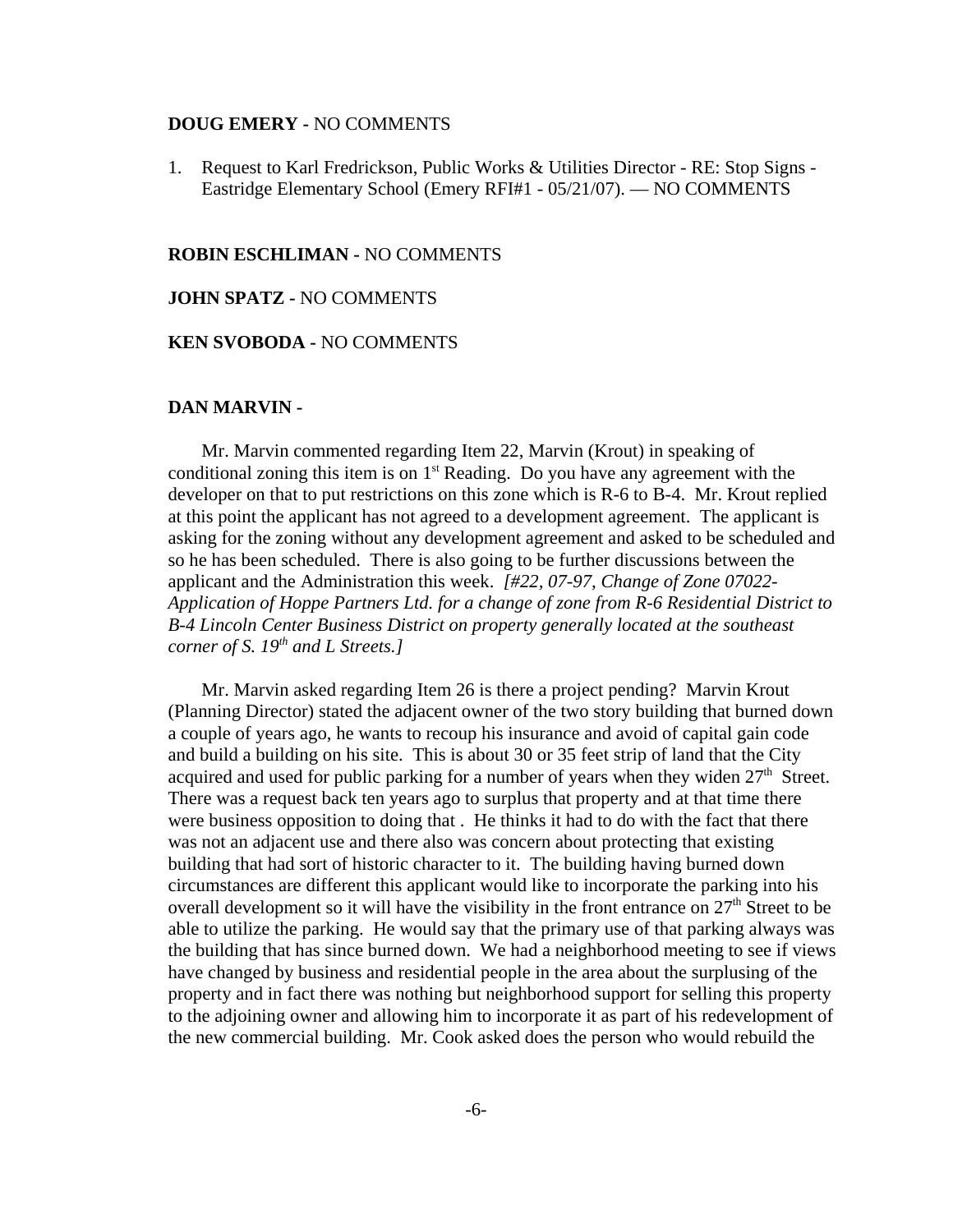building have to provide a certain amount of parking? Mr. Krout replied he is required by the B-3 district to provide parking essentially probably for most commercial uses less than the market might actually dictate and he's probably going to provide something more than the minimum which would be one to six hundred in a B-3 district. If he had to build the building himself he would have to meet the minimum requirements, if he buys this property be able to provide more parking and have may be a more marketable (inaudible). He will have his own parking requirements, if he buys it this can be used as part of meeting those parking requirements. Mr. Marvin commented the only reason he brings that up is if it was not used when this comes forward on  $2<sup>nd</sup>$  Reading and their presentation rather than just say this is surplus property. If you give the Council a clue as to what this is going to look like or are we to only evaluate this based on this is surplus property. Mr. Krout stated this is not a sales agreement but he thinks that they still have to come back to Council with a sales agreement and we don't have an agreement yet with the owner. We are marching along here because the owner indicated that in order to reduce an awful lot of money he had to build a shell building before the end of this year and so we just don't want to be an obstacle and want to make sure that the property is surplus. *[#26, 07-103, Declaring approximately 5,697 square feet generally located at the southwest corner of S. 27<sup>th</sup> Street and Randolph Street as surplus property.]* 

#### **V. MISCELLANEOUS -**

1. Letter from Malcolm Weinert - RE: Miniature Golf Course Needed. — NO **COMMENTS** 

### **AD D E N D U M - (JUNE 18th)**

#### **I. MAYOR -**

1. NEWS ADVISORY - RE: Mayor Beutler's Public Schedule Week of June 16 through June 22, 2007 - Schedule subject to change. — NO COMMENTS

#### **II. CITY CLERK - NONE**

#### **III. CORRESPONDENCE**

**A. COUNCIL REQUESTS/CORRESPONDENCE - NONE**